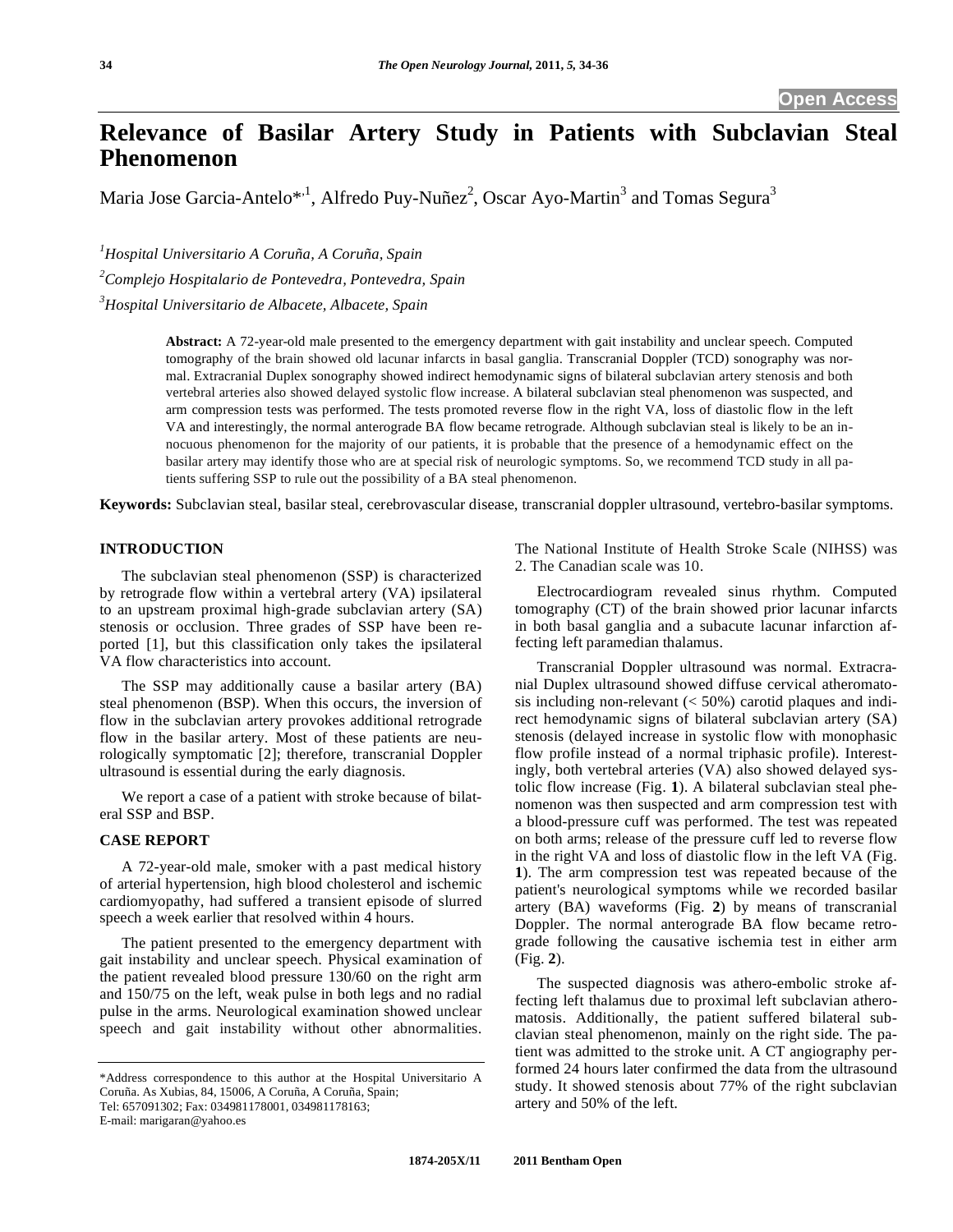

**Fig. (1).** Extracranial color Duplex study of vertebral arteries before (left side), during (middle position), and upon completion (right position) of the arm compression test. Right VA (upper images) reveals initial anterograde flow that became retrograde after cuff release. Left VA (lower images) also shows initial anterograde flow with loss of diastolic flow at the end of the test.



**Fig. (2).** Basilar Steal Phenomenon. Normal basilar flow converted to retrograde flow upon release of the blood-pressure cuff. Basilar flow is initially anterograde. Following the ischemia test, the basilar artery shows minimal and retrograde flow.